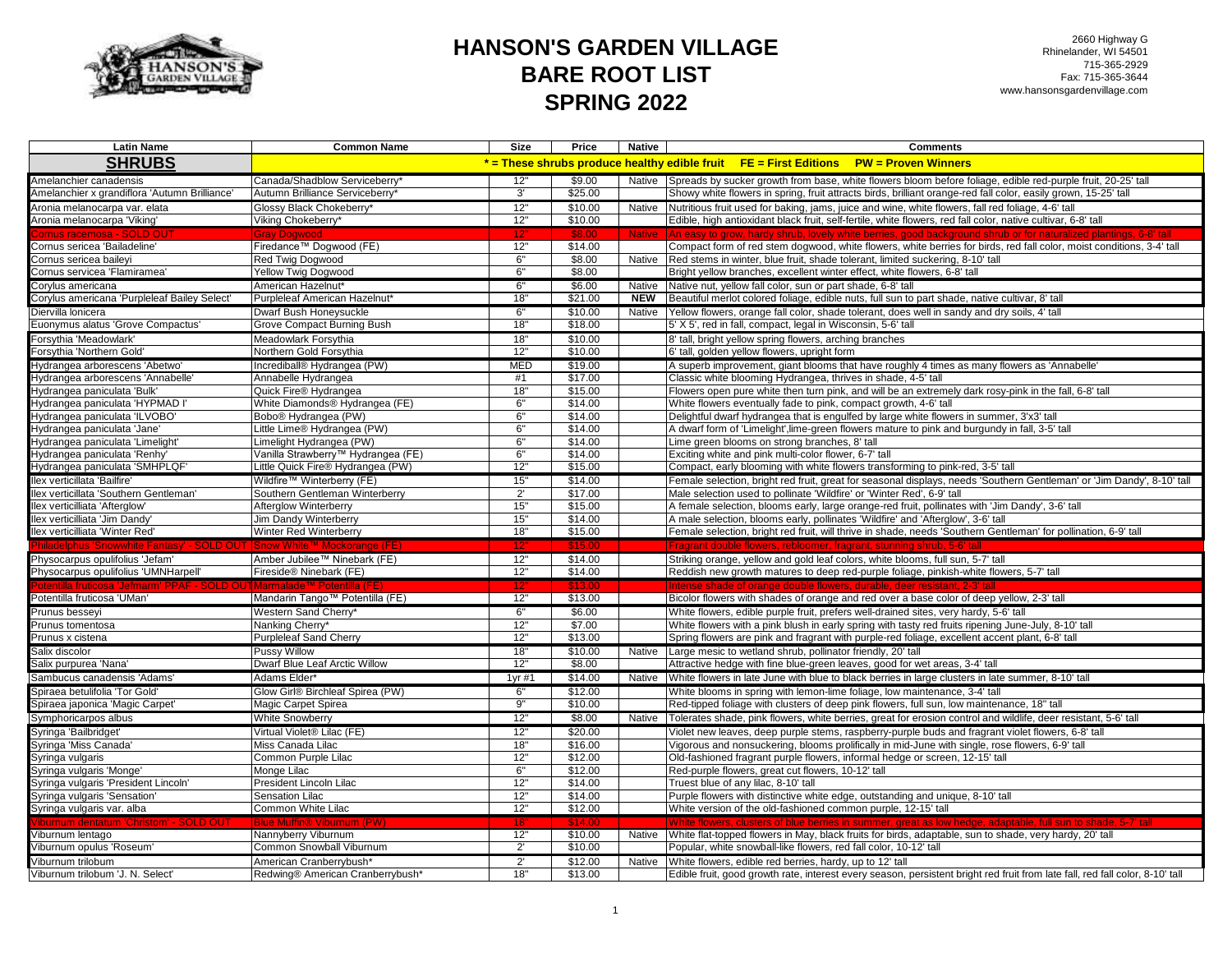

2660 Highway G Rhinelander, WI 54501 715-365-2929 Fax: 715-365-3644 www.hansonsgardenvillage.com

| <b>Latin Name</b>                                             | Variety and Type                               | <b>Size</b>           | Price                       | <b>Native</b> | <b>Comments</b>                                                                                                     |
|---------------------------------------------------------------|------------------------------------------------|-----------------------|-----------------------------|---------------|---------------------------------------------------------------------------------------------------------------------|
| <b>TREE FORM SHRUBS</b>                                       |                                                |                       |                             |               |                                                                                                                     |
| Hydrangea paniculata 'Renba'                                  | Berry White® Hydrangea - Tree Form (FE)        | 2.5'                  | \$75.00                     |               | Strong stems, cone-shaped upright flowers, color starts white and progresses to dark pink, 6-7' tall                |
| Hydrangea paniculata 'Limelight'                              | Limelight Hydrangea - Tree Form (PW)           | 3'                    | \$75.00                     |               | Bright, lime-green flowers change to shades of pink, burgundy and green in autumn, 6-8' tall                        |
| Hydrangea paniculata 'Bulk'                                   | Quick Fire® Hydrangea - Tree Form (PW)         | $2^{\prime}$          | \$75.00                     |               | Quick to bloom, flowers start white and will turn to a deep pink, 6-8' tall                                         |
| Hydrangea paniculata 'Renhy'                                  | Vanilla Strawberry™ Hydrangea - Tree Form (FE) | 3.5                   | \$75.00                     |               | Exciting white and pink multi-color flowers in a tree-form, 6-7' tall                                               |
| Syringa 'Bailbelle' - OUT                                     | Tinkerbelle® Lilac - Tree Form                 | $\mathbf{4}^{\prime}$ | \$94.00                     |               | Spicy fragrance and incredible wine-red flower buds that open to pink flowers, 8' tall                              |
| Viburnum lentago                                              | Nannyberry Viburnum - Tree Form                | 6'                    | \$56.00                     | Native        | An excellent performer in shade or sun, white flowers in spring followed by blue-black fruits, 20' tall             |
| <b>FLOWERING CRABS</b>                                        | * = Exceptional disease resistance             |                       | <b>P</b> = Persistent Fruit |               |                                                                                                                     |
| Malus 'Camzam'                                                | Camelot® Crab*                                 | 3.5'                  | \$50.00                     |               | White/pink blend flowers, dwarf cultivar with compact form, 10' tall                                                |
| Malus 'Donald Wyman'                                          | Donald Wyman Crab** - P                        | 5'                    | \$50.00                     |               | White flowers, dark leaves, showy red fruit, 20' tall                                                               |
| Malus x adstringens 'Durleo'                                  | Gladiator™ Crab** (FE)                         | 5'                    | \$50.00                     |               | Pink flowers, bronze-purple leaves, reddish-purple fruit,                                                           |
| Malus 'Pink Spires'                                           | Pink Spires Crab - P                           | 6'                    | \$50.00                     |               | Ideal for a confined screen or border planting, pink blooms, red-purple foliage, 15-20" tall                        |
| Malus 'Rejzam'                                                | Rejoice <sup>™</sup> Crab                      | 6'                    | \$50.00                     |               | Rose pink flowers, dark green leaves, burgundy fruit                                                                |
| <b>SHADE TREES</b>                                            |                                                |                       |                             |               |                                                                                                                     |
| Acer platanoides 'Deborah'                                    | Deborah Norway Maple                           |                       | \$60.00                     |               | Vigorous grower with a strong, straight central leader, red spring foliage that turns to dark green                 |
| Acer platanoides 'Royal Red'                                  | Royal Red Norway Maple                         | 1"                    | \$74.00                     |               | A dense shade tree, straight trunk, well-shaped canopy, glossy maroon red foliage all season                        |
| Acer platanoides 'Variegatum'                                 | Variegated Norway Maple                        | 1"                    | \$60.00                     |               | Variegated green leaves with white edges                                                                            |
| Acer rubrum                                                   | Red Maple                                      | 6'/1'                 | \$45.00/\$62.00             | Native        | Bright red fall foliage, fairly rapid growing tree, prefers part shade and moist soils                              |
| Acer saccharum                                                | Sugar Maple                                    | 6'                    | \$64.00                     | Native        | Yellow to orange fall color, largest of the native maples, slow to medium growth rate                               |
| Acer saccharum 'Bailsta'                                      | Fall Fiesta® Sugar Maple                       | 6'                    | \$70.00                     |               | Rapid grower, full branching, resistant to sun scald and frost cracks, outstanding fall color                       |
| Acer x freemanii 'Bailston'                                   | Matador <sup>™</sup> Maple (FE)                | 1"                    | \$76.00                     |               | Deeper red fall color starts later than others                                                                      |
| Acer x freemanii 'Jeffersred'                                 | Autumn Blaze® Maple                            | 6'/1'                 | \$55.00/\$80.00             |               | Rapid growth rate, drought tolerance, ability to grow in most soils, beautiful fall color                           |
| Amelanchier x grandiflora 'Autumn Brilliance'                 | Autumn Brilliance Serviceberry*                | 6'                    | \$76.00                     |               | Popular tree offers white blossoms in spring, followed by purplish-black fruit, brilliant fall color                |
| Betula papyrifera                                             | Paper Birch                                    | 5' Clump              | \$50.00                     | Native        | Very hardy, most permanent and desirable of all the white-barked birches, outstanding fall color                    |
| Prunus maackii                                                | <b>Amur Chokecherry</b>                        | 6'                    | \$45.00                     |               | A small tree with white flowers and black fruit, bark has winter effect and landscape interest, good wildlife plant |
| Quercus bicolor                                               | Swamp White Oak                                | 5'                    | \$58.00                     | Native        | Faster growth rates, excellent in both wet and upland soils                                                         |
| Quercus ellipsoidalis 'Bailskies'                             | Majestic Skies™ Northern Pin Oak (FE)          | 4'                    | \$54.00                     |               | Species improvement, prefer to grow in full sun with deep, well-drained soil, red fall color                        |
| Quercus macrocarpa                                            | Bur Oak                                        | 6'                    | \$62.00                     | Native        | Adapted to many sites, has attractive corky bark especially interesting in winter                                   |
| Quercus rubra                                                 | Northern Red Oak                               | 8'                    | \$74.00                     | Native        | The fastest growing oak and the easiest to transplant, great for street use or as a landscape tree                  |
| Salix 'Prairie Cascade'                                       | <b>Prairie Cascade Willow</b>                  | 5'                    | \$40.00                     |               | Hardy weeping willow tree, prefers plentiful moisture                                                               |
| Sorbus decora                                                 | Showy Mountain Ash                             | 5'                    | \$52.00                     | Native        | Grown for its white flowers and showy red fruit, it is slow growing and resistant to disease                        |
| Syringa reticulata 'Bailnce'                                  | Snowdance™ Japanese Tree Lilac (FE)            | 6'                    | \$80.00                     |               | Large, creamy white blooms in June, sterile variety, great for residential and park use                             |
| Syringa reticulata 'Ivory Silk'<br>Tilia americana 'Bailyard' | vory Silk® Japanese Tree Lilac                 | 6'                    | \$80.00                     |               | A sturdy, compact growth habit, small flowering tree with cherry-like bark and large creamy white flowers           |
|                                                               | Frontyard <sup>®</sup> Linden                  | 5'                    | \$54.00                     |               | Selected for its excellent symmetrical branching habit, dense foliage offers excellent shade                        |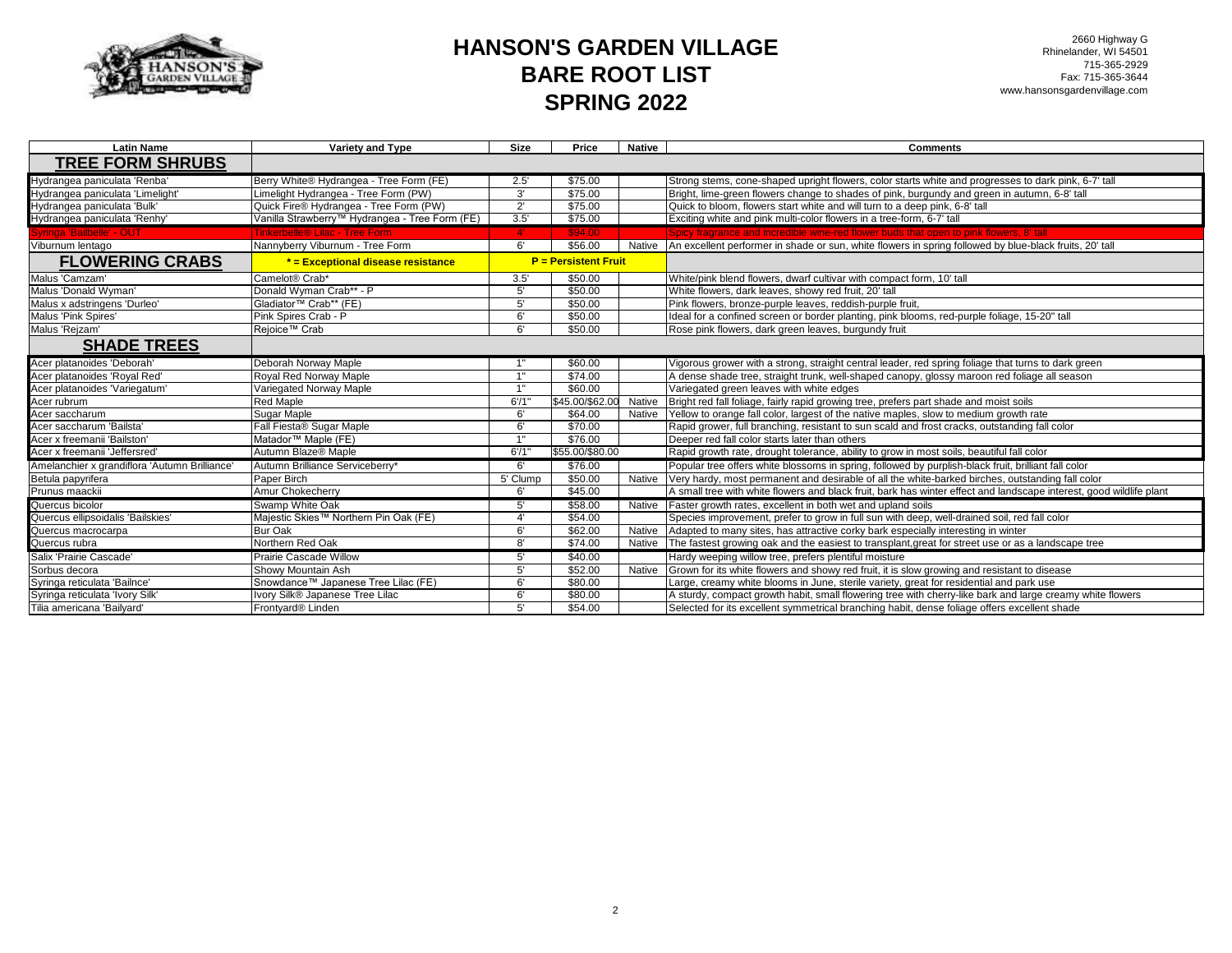

2660 Highway G Rhinelander, WI 54501 715-365-2929 Fax: 715-365-3644 www.hansonsgardenvillage.com

| Variety and Type                                                      | <b>Latin Name</b>                                           | Size                 | Price   | Bloom    | <b>Comments</b>                                                                                                                                                                                             |  |  |
|-----------------------------------------------------------------------|-------------------------------------------------------------|----------------------|---------|----------|-------------------------------------------------------------------------------------------------------------------------------------------------------------------------------------------------------------|--|--|
| <b>APPLE TREES</b>                                                    |                                                             |                      |         |          | CROSS POLLINATION REQUIRED - Must have 2 different apple trees that have the same or overlapping bloom period                                                                                               |  |  |
|                                                                       |                                                             |                      |         |          | Standard: Produce full-sized trees, 20-25' tall, begin bearing 5-8 years after planting SM-7 (Semi-dwarf): 60% the size of standard apple trees, 12-15' tall, produce fruit sooner 4-6 years after planting |  |  |
| Listed By Bloom Time (Early to Late) then Alphabetized by Common Name |                                                             |                      |         |          |                                                                                                                                                                                                             |  |  |
| Hazen Apple - Standard                                                | Malus 'Hazen'                                               | 11/16"               | \$37.00 | Early    | Sweet, mild flavor for eating & cooking, natural semi-dwarf tree, does well without spraying                                                                                                                |  |  |
| Norland Apple - Standard                                              | Malus 'Norland'                                             | 11/16"               | \$37.00 | Early    | Early ripener, good for cold regions, small to medium fruit, good cooking or eating apple                                                                                                                   |  |  |
| State Fair Apple - S-M7 (Semi-dwarf)                                  | Malus 'State Fair'                                          | 11/16"               | \$37.00 | Early    | Medium tart apple, eating and baking, good early apple for northern areas, short storage life                                                                                                               |  |  |
| Zestar!® Apple - S-M7 (Semi-dwarf)                                    | Malus 'Zestar'                                              | 11/16"               | \$37.00 | Early    | Early apple that is crisp and juicy, sweet tart flavor, excellent for fresh eating and cooking                                                                                                              |  |  |
| KinderKrisp Apple - Standard                                          | Malus 'KinderKrisp'                                         | 11/16"               | \$37.00 |          | Early-Mid Perfect size for snacking with a good balance of sweet flavors and a crisp, juicy bite                                                                                                            |  |  |
| KinderKrisp Apple - S-M7 (Semi-dwarf)                                 | Malus 'KinderKrisp                                          | 11/16"               | \$37.00 |          | Early-Mid Outstanding variety for homeowners, the fruit is best fresh from the tree                                                                                                                         |  |  |
| ortland Apple - Standard - OUT                                        | Malus 'Cortland'                                            | 11/16'               | \$37.00 | Mid      | Medium-sized and bright red with a sprightly tropical flavor, excellent for eating and cooking                                                                                                              |  |  |
| Cortland Apple - S-M7 (Semi-dwarf)                                    | Malus 'Cortland'                                            | 11/16"               | \$37.00 | Mid      | Great for eating and baking, well-known variety, white flesh holds its color well after being cut                                                                                                           |  |  |
| Goodland Apple - Standard                                             | Malus 'Goodland'                                            | 11/16"               | \$37.00 | Mid      | Medium-sized fruit that is especially good for baking, short storage life, very hardy                                                                                                                       |  |  |
| Honeycrisp Apple - Standard                                           | Malus 'Honeycrisp'                                          | 11/16"               | \$37.00 | Mid      | Exceptionally crisp and juicy, flavor is sweet but well-balanced, excellent storage life                                                                                                                    |  |  |
| Honeycrisp Apple - S-M7 (Semi-dwarf)                                  | Malus 'Honeycrisp'                                          | 11/16"               | \$37.00 | Mid      | An outstanding orchard variety because of its crispness, flavor and storage life                                                                                                                            |  |  |
| McIntosh Apple - S-M7 (Semi-dwarf)                                    | Malus 'McIntosh"                                            | 11/16"               | \$37.00 | Mid      | A well-known apple, sprightly flavor, medium storage life, heavy bearer, good for eating & baking                                                                                                           |  |  |
| Prairie Magic® Apple - Standard                                       | Malus 'Jefdale'                                             | 11/16"               | \$37.00 | Mid      | Superior cold hardiness, flesh is white and crisp, eating and cooking apple                                                                                                                                 |  |  |
| Red Baron Apple - Standard                                            | Malus 'Red Baron'                                           | 11/16"               | \$37.00 | Mid      | Yellow-red apple good for eating, pie and sauces, resistant to fireblight and cold hardy.                                                                                                                   |  |  |
| Red Prairie Spy - S-M7 (Semi-dwarf)                                   | Malus 'Red Prairie Spy'                                     | 11/16"               | \$37.00 | Mid      | Best for baking, long-term storage apple, very productive                                                                                                                                                   |  |  |
| Sweet Sixteen - S-M7 (Semi-dwarf)                                     | Malus 'Sweet Sixteen'                                       | 11/16"               | \$37.00 | Mid      | Outstanding dessert apple, fire blight resistant                                                                                                                                                            |  |  |
| Winecrisp™ Apple - S-M7 (Semi-dwarf)                                  | Malus 'Co-op 31'                                            | 11/16"               | \$37.00 | Mid      | Attractive eating apple, resists scab, good storage apple                                                                                                                                                   |  |  |
| Wolf River Apple - Standard                                           | Malus 'Wolf River'                                          | 11/16"               | \$37.00 | Mid      | Old WI variety, hardy and long lived, huge fruit, primarily used as a cooking apple                                                                                                                         |  |  |
| Connell Red - SM-7 (Semi-dwarf)                                       | Malus 'Connell Red'                                         | 11/16"               | \$37.00 |          | Mid-late Hardy, heavy bearer, excellent for eating or cooking, unsuitable pollinator for 'Fireside'                                                                                                         |  |  |
| Fireside Apple - S-M7 (Semi-dwarf)                                    | Malus 'Fireside'                                            | 11/16"               | \$37.00 |          | Mid-late Large, red striped fruit with a sweet flavor, good for eating, good storage life, popular                                                                                                          |  |  |
| Frostbite™ Apple - Standard                                           | Malus 'MN 447'                                              | 11/16"               | \$37.00 |          | Mid-late Small apple with a very sweet, intense taste, crisp but firm texture and juicy                                                                                                                     |  |  |
| Frostbite™ Apple - S-M7 (Semi-dwarf)                                  | Malus 'MN 447'                                              | 11/16"               | \$37.00 | Mid-late | Good for cider and cooking, extremely cold hardy                                                                                                                                                            |  |  |
| Honeygold Apple - S-M7 (Semi-dwarf)                                   | Malus 'Honeygold'                                           | 11/16"               | \$37.00 |          | Mid-late   Medium to large, yellow apple, crisp, juicy and sweet, excellent for eating & cooking                                                                                                            |  |  |
| Haralred® Apple - S-M7 (Semi-dwarf)                                   | Malus 'Lautz'                                               | 11/16"               | \$37.00 | Late     | Juicy, tart, firm, good keeper, extremely hardy and fireblight resistant                                                                                                                                    |  |  |
| Red Regent - S-M7 (Semi-dwarf)                                        | Malus 'Red Regent'                                          | 11/16"               | \$37.00 | Late     | Medium to large red apple, juicy and crisp, balance of sweet and tart, excellent for fresh eating and cooking                                                                                               |  |  |
| <b>CRABAPPLE TREES</b>                                                |                                                             |                      |         |          | <b>CROSS POLLINATION RECOMMENDED - BUT SINGLE TREES NORMALLY BEAR FRUIT</b>                                                                                                                                 |  |  |
| <b>Whitney Crab</b>                                                   | Malus 'Whitney'                                             | 11/16"               | \$35.00 |          | Early Fruit is yellow with red stripes, good for eating and pickling, hardy, vigorous, heavy bearing tree, short storage                                                                                    |  |  |
| <b>CHERRY TREES</b>                                                   |                                                             | <b>SELF-FRUITFUL</b> |         |          |                                                                                                                                                                                                             |  |  |
| Evans Bali Cherry                                                     | Prunus 'Evans Bali'                                         | 11/16"               | \$39.00 | Early    | Sweet for a "sour cherry", excellent for baking and fresh eating, hardy buds                                                                                                                                |  |  |
| Mesabi Cherry                                                         | Prunus 'Mesabi'                                             | 11/16"               | \$39.00 | Early    | Red-fleshed fruits with sugar content halfway between pie cherries and 'Bing' cherries, 12' tree                                                                                                            |  |  |
| <b>PEAR TREES</b>                                                     | <b>CROSS POLLINATION REQUIRED - NOT ALWAYS WINTER HARDY</b> |                      |         |          |                                                                                                                                                                                                             |  |  |
| Early Gold Pear                                                       | Pyrus 'Jefgold'                                             | 11/16"               | \$37.00 | Early    | Needs pollinator, use Ure as a pollinator                                                                                                                                                                   |  |  |
| <b>Ure Pear</b>                                                       | Pyrus 'Ure'                                                 | 11/16"               | \$37.00 | Early    | Needs pollinator, use Early Gold as a pollinator, good for eating and canning                                                                                                                               |  |  |
| <b>PLUM TREES</b>                                                     | <b>CROSS POLLINATION REQUIRED</b>                           |                      |         |          |                                                                                                                                                                                                             |  |  |
| Mount Royal Plum                                                      | Prunus 'Mount Royal'                                        | 11/16"               | \$37.00 | Early    | Self fertile, blue European plum, freestone, excellent fresh, jam or preserves, tender, juicy flesh                                                                                                         |  |  |
| <b>Black Ice® Plum</b>                                                | Prunus 'Lydecker'                                           | 11/16"               | \$37.00 | Early    | Needs pollinator, early, large fruit - NOT ALWAYS WINTER HARDY                                                                                                                                              |  |  |
| Pembina Plum - OUT                                                    | <b>Prunus 'Pembina'</b>                                     | 11/16"               | \$37.00 | Early    | Needs pollinator, good dessert plum, yellow flesh, sweet and juicy, large size, pointed fruit                                                                                                               |  |  |
| Pipestone Plum                                                        | Prunus 'Pipestone'                                          | 11/16"               | \$37.00 | Early    | Needs pollinator, early, large fruit, good for fresh use, jam and jelly, very hardy                                                                                                                         |  |  |
| Toka Plum                                                             | Prunus 'Toka'                                               | 11/16"               | \$37.00 | Early    | Needs pollinator, one of the best pollinators, medium-sized richly flavored variety                                                                                                                         |  |  |
| <b>Waneta Plum - OUT</b>                                              | <b>Prunus 'Waneta</b>                                       | 11/16"               | \$37.00 | Early    | Needs pollinator, produces well the first season after planting, large, red, sweet, juicy fruit                                                                                                             |  |  |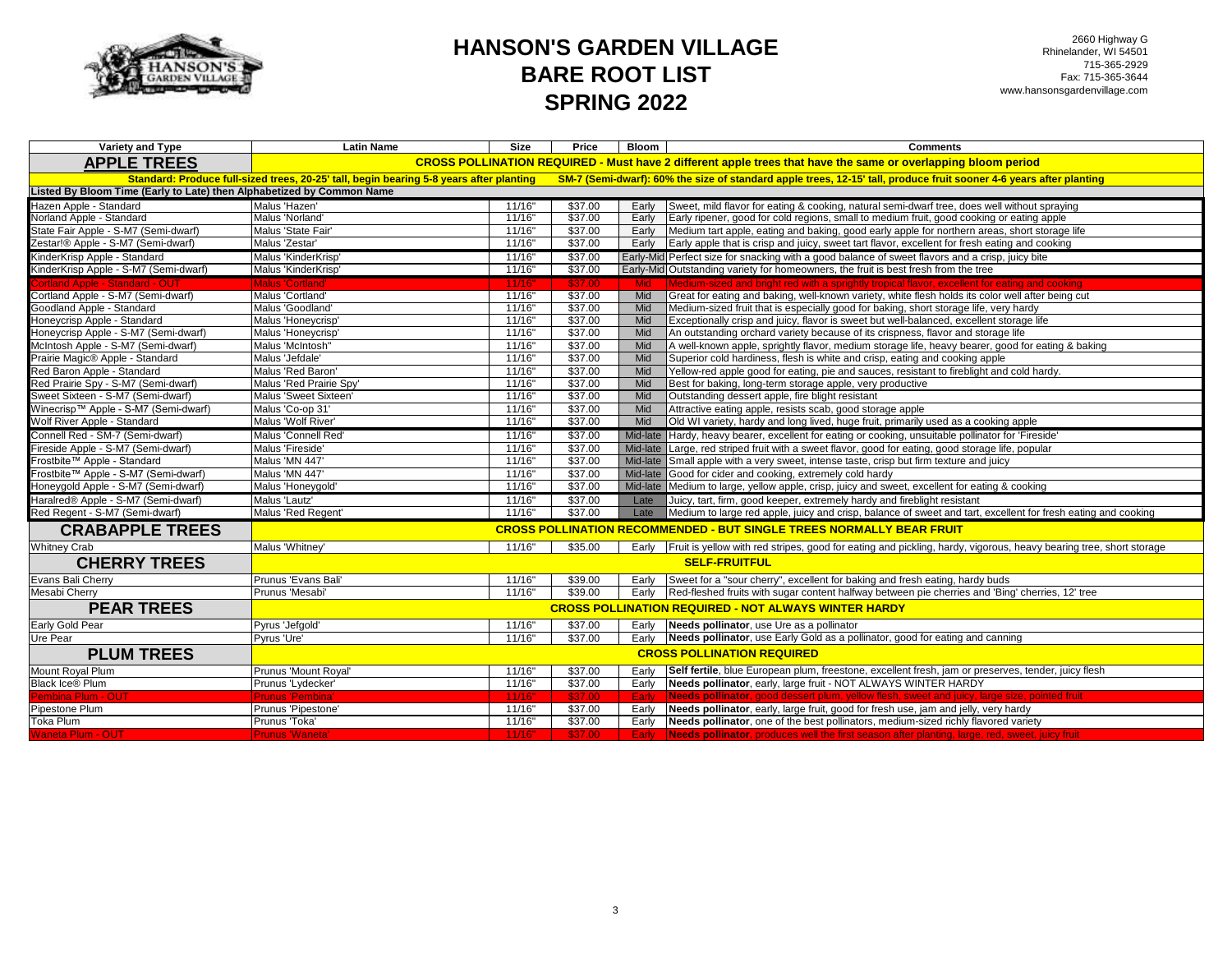

| Variety and Type               | <b>Latin Name</b>                            | <b>Size</b>       | Price   | <b>Comments</b>                                                                                          |
|--------------------------------|----------------------------------------------|-------------------|---------|----------------------------------------------------------------------------------------------------------|
| <b>BLUEBERRIES</b>             | <b>CROSS POLLINATION RECOMMENDED</b>         |                   |         | <b>Check Out Our Blueberry List Online For More Information!</b>                                         |
| Northblue Blueberry            | Vaccinium 'Northblue'                        | 1 <sub>vr#1</sub> | \$15.00 | 24", large dark blue fruit                                                                               |
| Northcountry Blueberry         | Vaccinium 'Northcountry'                     | $1$ yr#1          | \$15.00 | 20", large sky blue fruit                                                                                |
| Northland Blueberry            | Vaccinium 'Northland'                        | 12"               | \$15.00 | 40", smaller wild-type fruit                                                                             |
| Patriot Blueberry              | Vaccinium 'Patriot'                          | 12"               | \$15.00 | 5' tall, hardy                                                                                           |
| <b>GRAPES</b>                  | <b>SELF-FRUITFUL</b>                         |                   |         | <b>Check Out Our Grape List Online For More Information!</b>                                             |
| <b>Bluebell Grape</b>          | Vitis 'Bluebell'                             | #1 1              | \$14.00 | Hardy, substitute for Concord                                                                            |
| Frontenac Gris™ Grape          | Vitis 'Frontenac Gris'                       | #1 ]              | \$14.00 | White grape, table and wine quality                                                                      |
| Marquette Grape                | Vitis 'Marquette'                            | $#1$ $1$          | \$14.00 | Sweet red wine and table grape                                                                           |
| Somerset Seedless Grape        | Vitis 'Somerset Seedless'                    | 2yr#1             | \$14.00 | Earliest high quality seedless, red fruit                                                                |
| St. Theresa Seedless Grape     | Vitis 'St Theresa Seedless'                  | #1 1              | \$14.00 | Early season table grape with excellent flavor, can be used for juice or jellies, mostly seedless        |
| <b>Valiant Grape</b>           | Vitis 'Valiant'                              | $#1$ $1$          | \$14.00 | Blue seeded table grape with well filled clusters                                                        |
| <b>RASPBERRIES</b>             | <b>SELF-FRUITFUL</b>                         |                   |         | <b>Check Out Our Raspberry List Online For More Information!</b>                                         |
| Caroline Raspberry             | Rubus 'Caroline'                             | 1 <sub>yr#1</sub> | \$6.00  | Improved fall red                                                                                        |
| allgold Raspberry - OUT        | <b>Rubus 'Fall Gold'</b>                     | 1 <sub>vr#1</sub> | \$6.00  | Golden everbearing raspberry                                                                             |
| <b>Killarney Raspberry</b>     | Rubus 'Killarney'                            | 1 <sub>yr#1</sub> | \$6.00  | Summer red, one of the most disease resistant varieties                                                  |
| Latham Raspberry               | Rubus 'Latham'                               | 1 <sub>vr#1</sub> | \$6.00  | Summer red                                                                                               |
| Royalty Raspberry              | Rubus 'Royalty'                              | $1$ yr#1          | \$8.50  | Purple and red raspberry cross                                                                           |
| <b>STRAWBERRIES</b>            | <b>SELF-FRUITFUL</b>                         |                   |         | <b>Check Out Our Strawberry List Online For More Information!</b>                                        |
| Fort Laramie Strawberry        | Fragaria x ananassa 'Ft. Laramie"            | Crown             | \$0.80  | Everbearing, large scarlet-red berries, perfect for eating fresh, freezing and preserves                 |
|                                |                                              | Bundle of 25      | \$15.00 |                                                                                                          |
| <b>Honeoye Strawberry</b>      | Fragaria x ananassa 'Honeoye'                | Crown             | \$0.80  | Junebearing, very large, entire crop ripens in June, excellent for pie, fresh eating and jams            |
|                                |                                              | Bundle of 25      | \$15.00 |                                                                                                          |
| Sparkle                        | Fragaria x ananassa 'Sparkle'                | Crown             | \$0.80  | Junebearing, large, favorite for jam                                                                     |
|                                |                                              | Bundle of 25      | \$15.00 |                                                                                                          |
| <b>Tristar Strawberry</b>      | Fragraia x ananassa 'Tristar'                | Crown             | \$0.80  | Day Neutral, developed as a larger everbearing fruit, heavy crop in early spring with following harvests |
|                                |                                              | Bundle of 25      | \$15.00 |                                                                                                          |
| White Carolina                 | Fragaria chiloensis x virginiana 'Pineberry' | Crown             | \$0.80  | NEW! Unusual looking 1" fruits with soft white flesh and bright red seed, pineapple taste,               |
|                                |                                              | Bundle of 25      | \$15.00 | plant one everbearing strawberry for every five pineberry for better performance                         |
| <b>ASPARAGUS &amp; RHUBARB</b> | <b>SELF-FRUITFUL</b>                         |                   |         | <b>Check Out Our Rhubarb &amp; Asparagus Planting Information Online!</b>                                |
| Jersey Knight Asparagus        | Asparagus 'Jersey Knight'                    | 2 <sub>vr#1</sub> | \$2.50  | A much higher percent of male plants which produce larger spears                                         |
| Sweet Purple Asparagus         | Asparagus 'Sweet Purple'                     | 2yr#1             | \$2.50  | Deep burgundy spears, larger and more tender than green varieties, has nutty flavor when cooked          |
| Canada Red Rhubarb             | Rheum 'Chipmans Canada Red'                  | 2yr#1             | \$8.50  | Bright red stems are delicious for sauces and pies, one of the sweetest of the red rhubarb, perennial    |